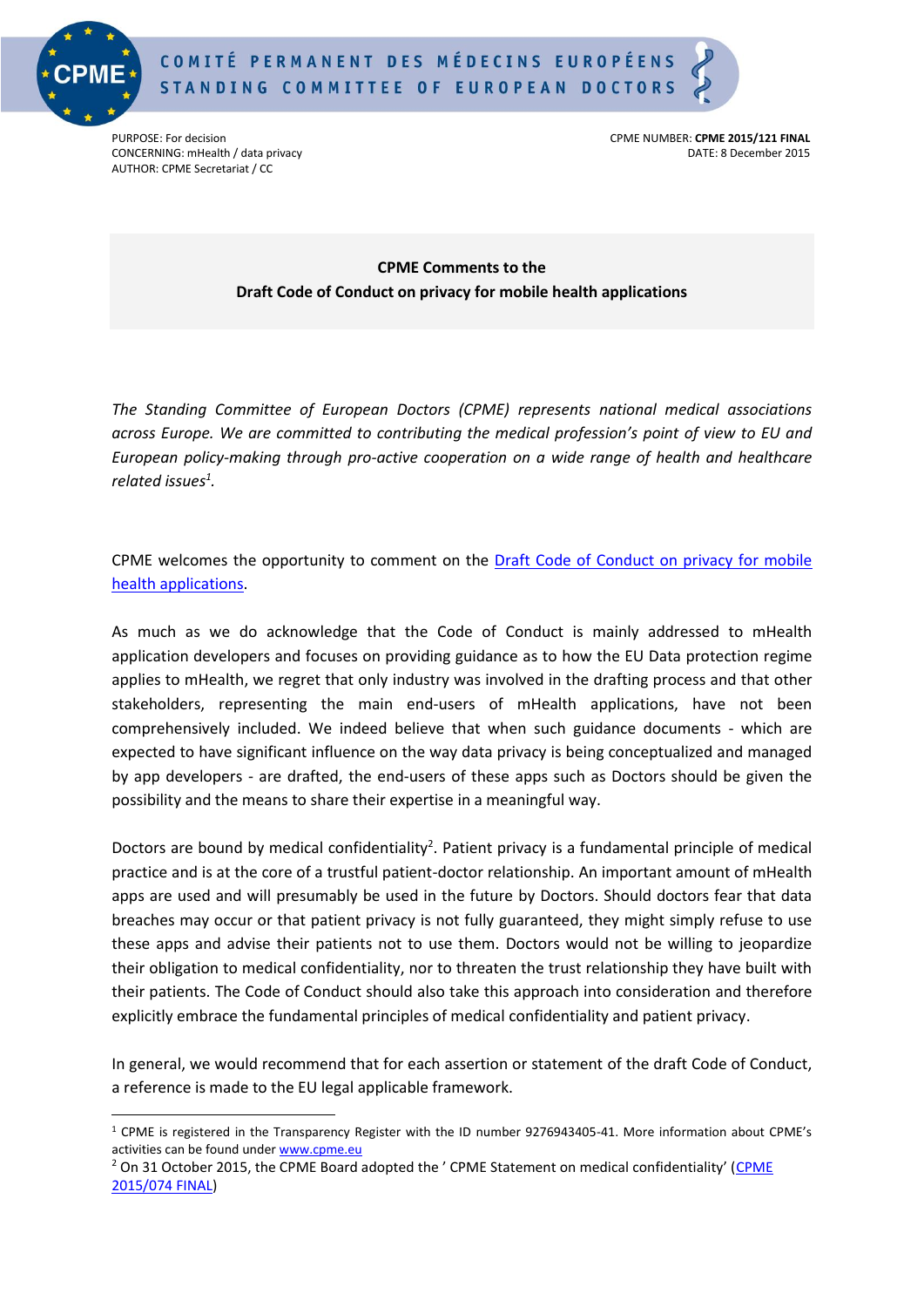

AUTHOR: CPME Secretariat / CC

PURPOSE: For decisionCPME NUMBER: **CPME 2015/121 FINAL** CONCERNING: mHealth / data privacy DATE: 8 December 2015

Further to the above general comments, CPME would like to make specific comments on the content of the draft Code of Conduct itself:

- 1. Definition of "data concerning health" (See section '2. Purpose', p. 1 onwards)
- The approach taken in the draft Code of Conduct on the definition of "data concerning health" is in line with the CPME's approach. We therefore invite the drafting team to reference the CPME policy on mobile health in the Code of Conduct: [CPME 2015/095 FINAL.](http://doc.cpme.eu:591/adopted/2015/CPME_AD_Board_31102015_095_FINAL_EN_Policy.on.Mobile.Health.mHealth.pdf) In the context of mHealth, "data concerning health" should be envisaged broadly so as to encompass not only the nature of the data, but also the purpose for which it is intended to be used. Although the data used in mHealth are not always "health data" by nature – such as lifestyle or physical data – they may reveal information about the health status of the individual, ie. provide sensitive personal information and therefore be medically relevant. When defining the concept of "health data", it is not simply the nature of the data but what the data is being used for that should be considered (purpose of use).
- We would advise the drafting team to reference in the paper, the European Court of Justice (ECJ) jurisprudence on the definition of "data concerning health". In particular the Lindqvist case (C-101/01, Slg. 2003, I-12971, No. 50) states that "(i)n the light of the purpose of the directive [95/46/EC], the expression 'data concerning health' used in Article 8(1) thereof must be given a wide interpretation so as to include information concerning all aspects, both physical and mental, of the health of an individual."
- The draft Code of Conduct alludes to the sensitivity of "data concerning health" (see §4, p. 2), but does not sufficiently explain the reason why this category of data is considered sensitive. CPME would recommend to further substantiate this assertion, by referring to the need to higher protection schemes for data which concerns one of the most intimate part of our lives: our health.
- 2. Adherence to the Code and governance structure

In order to ensure that the Code of Conduct is a reliable and credible tool, a robust, transparent and independent control mechanism should be in place. This would allow endusers of mHealth apps, such as doctors, to be confident in the apps they wish to use. Should a company not comply with the Code of Conduct it has adhered to in the first place, a mechanism should be in place to inform the end-users that there was a breach in the adherence to the Code of Conduct. This company should at the least incur a withdrawal of its certification; stricter sanctions could also be envisaged, in line with the EU data protection regime.